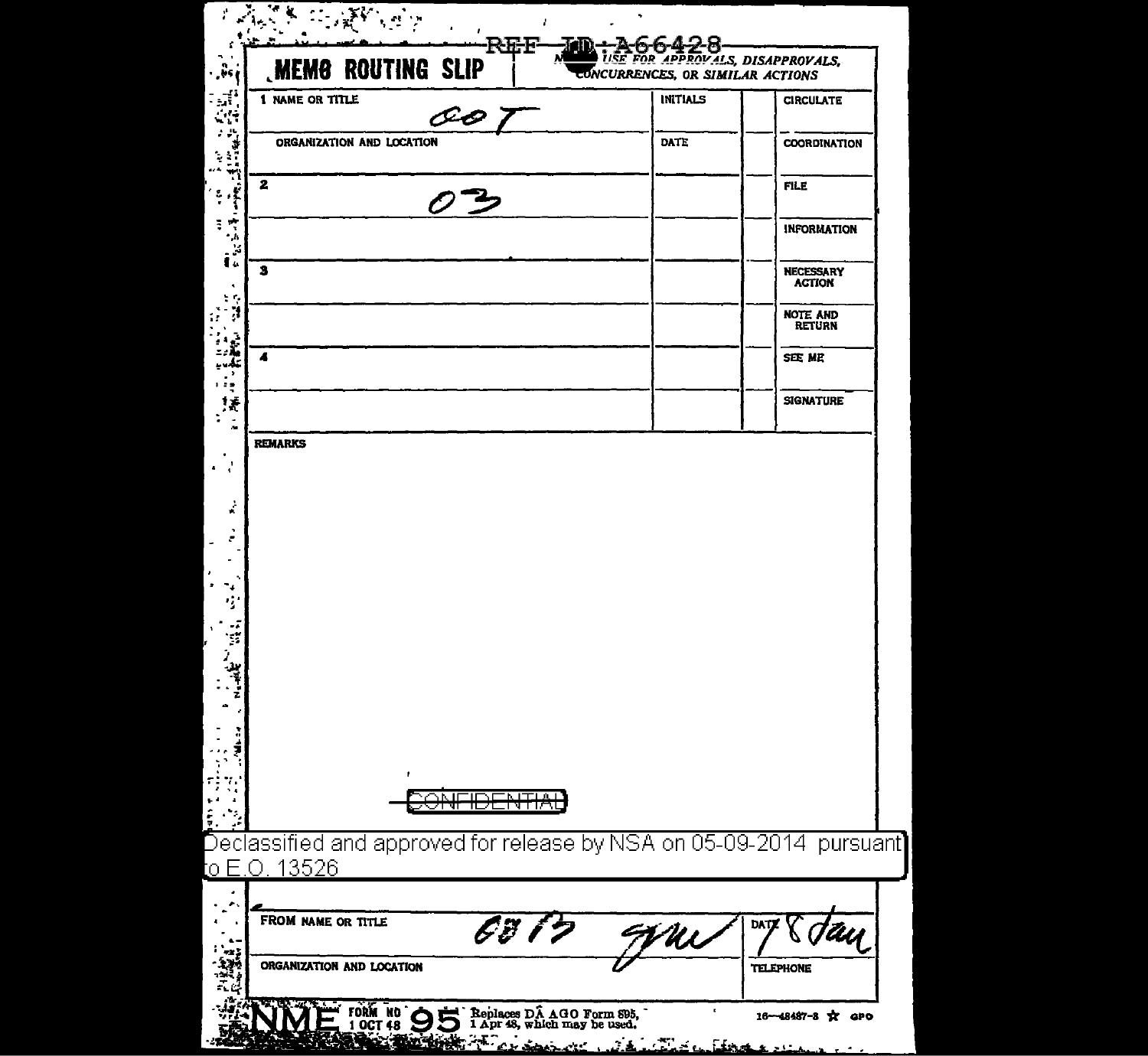Ä,  $\boldsymbol{\hat{z}}$ R OSE TOR APPROVALS, DISAPPROVALS, **MEMO ROUTING SLIP** CONCURRENCES, OR SIMILAR ACTIONS  $\mathcal{P}_{\mathcal{A}}$ **1 NAME OR TITLE INITIALS CIRCULATE** DATE Ą, ORGANIZATION AND LOCATION **COORDINATION**  $\overline{\mathbf{2}}$ **FILE** Der col ۰,۰  $\sim$  $\mathcal{L}^{\mathcal{L}}$ **INFORMATION** ln  $\bullet$ NECESSARY<br>ACTION NOTE AND<br>RETURN -2  $\tau_{\rm eff}$ 59 SEE ME  $\mathbf{r}$ **SIGNATURE**  $+2\pi$  $\mathcal{L}$ REMARKS ÷. ٠  $\overline{a}$ ų. J, į ۰,  $\frac{4}{1}$  $\mu \propto$  $\bullet$  $\mu$  $\boldsymbol{r}$  $\alpha$  $\cdot$  $C\wr\mathcal{C}$  $\mathscr{D}^\mathsf{h}$ FROM NAME OR TITLE ŋ, DATE  $11$ dan  $\sqrt{ }$ ORGANIZATION AND LOCATION **TELEPHONE** 00 FORM NO  $\bigcirc$  form no  $\bigcirc$ Replaces DA AGO Form 80  $\mathcal{L}_{\mathbf{a}}$  , بعدمته وسيغمد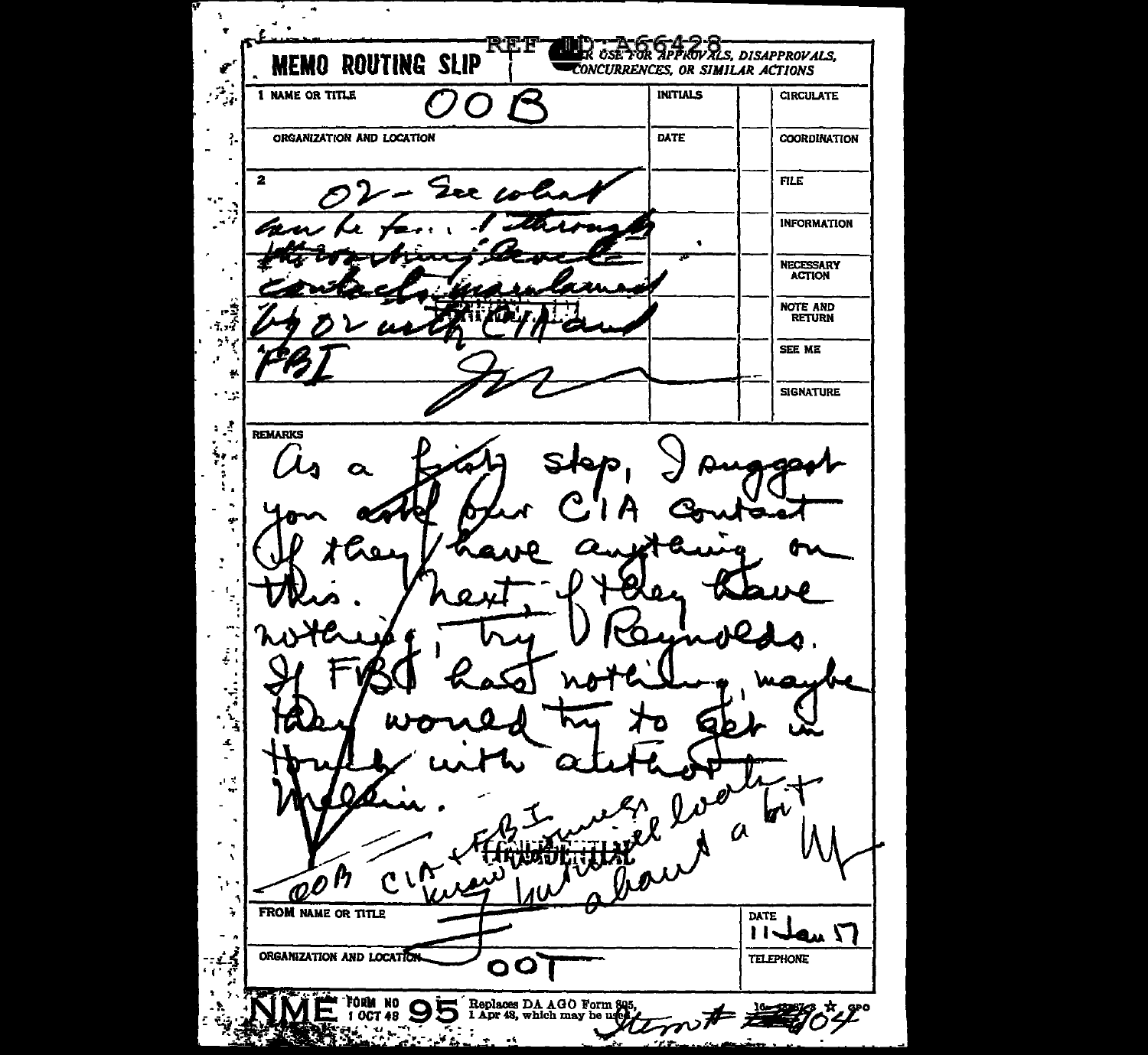**REF** NIJ T USE TOR APPROFALS, DISAPPROVALS, **MEMO ROUTING SLIP** foncurrences, or similar actions 1 NAME OR TITLE **CIRCULATE** ORGANIZATION AND LOCATION DATE **COORDINATION** £Ī a  $\mathbf{z}$  ${\tt FILE}$ 00 B **INFORMATION** 41  $\overline{\phantom{a}}$ 3 **NECESSARY**<br>ACTION T NOTE AND<br>RETURN Ĭ.  $\mathbf{F}$  as т,  $\blacktriangleleft$ SEE ME  $\mathbf{r}$ **SIGNATURE**  $\mathcal{G}^{\mathcal{S}}$ **REMARKS**  $\Delta$ eal that we should  $\mathcal{L}_{\text{in}}$  $\mathcal{P}_\mathbf{r}$ more I  $\cdot$  $\mathcal{C}$ W ø ÷ FROM NAME OR TITLE  $P_{-}^{DATE}$ SAOW Z  $\sim$  1 ORGANIZATION AND LOCATION **TELEPHONE** C  $\boldsymbol{O}$  $\mathcal{A}$ **ORM NO**<br>COCT 48 Replaces DA AGO Form 895,<br>1 Apr 48, which may be used. 5 16-48487-3 \* aPO  $5.73$  $\mathbf{r}$ بالمهربة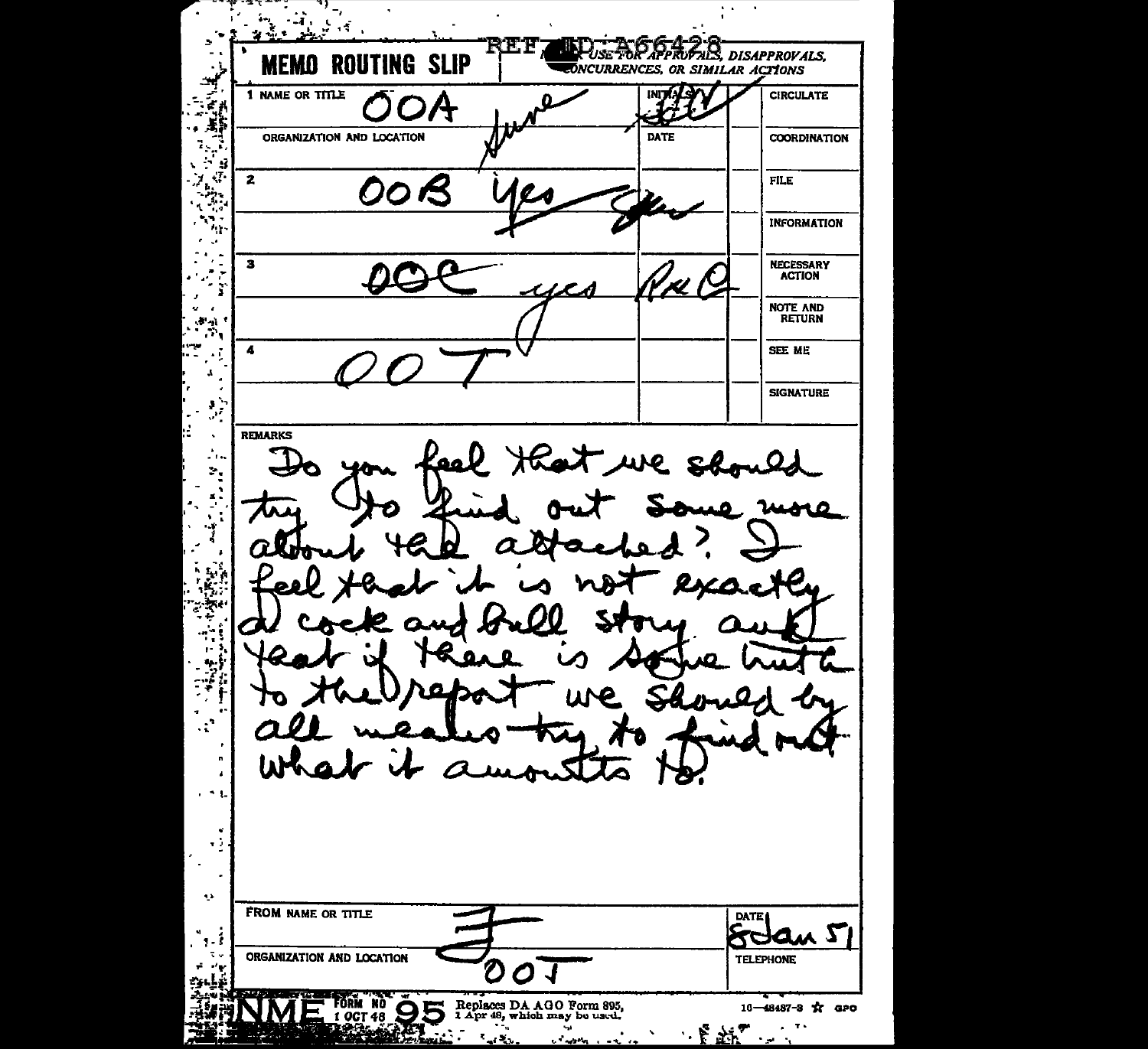**SAGEROVALS, DISAPPROVALS,**  $m_{\rm S}$ **MEMO ROUTING SLIP** CONCURRENCES, OR SIMILAR ACTIONS E. **1 NAME OR TITLE\* INITIALS CIRCULATE** 'r: ORGANIZATION AND LOCATION DATE **COORDINATION**  $\mathbf{z}$  $FILE$ M 2A ۹ì, **INFORMATION**  $\mathbf{3}$ **NECESSARY ACTION** 5a 03*H* **NOTE AND RETURN** 4 SEE ME **SIGNATURE REMARKS** World appreciate a **Ce** ment  $\ddot{\phantom{a}}$  $\mathcal{C}$ the atta ex  $\sigma$ u .ba  $\overline{\mathbf{A}}$ لیمه ţ. محا The quote says "aim it at a telephone (not the phone may be zL a ۱ صب وسعد harry duuti سعر othe  $\alpha$ Vorce Z.  $\mathbb{Z}^{-}$  $z_{\lambda}$  $4$ FSA-33 **FROM NAME OR TITLE DATE** weduran ø ORGANIZATION AND LOCATION **TELEPHONE** OO. FORM NO OD Replaces DA AGO Form 895, 16-48487-8 \* aPO **Martin Adams Report**  $\mathcal{L}$  and **WEEK YA**